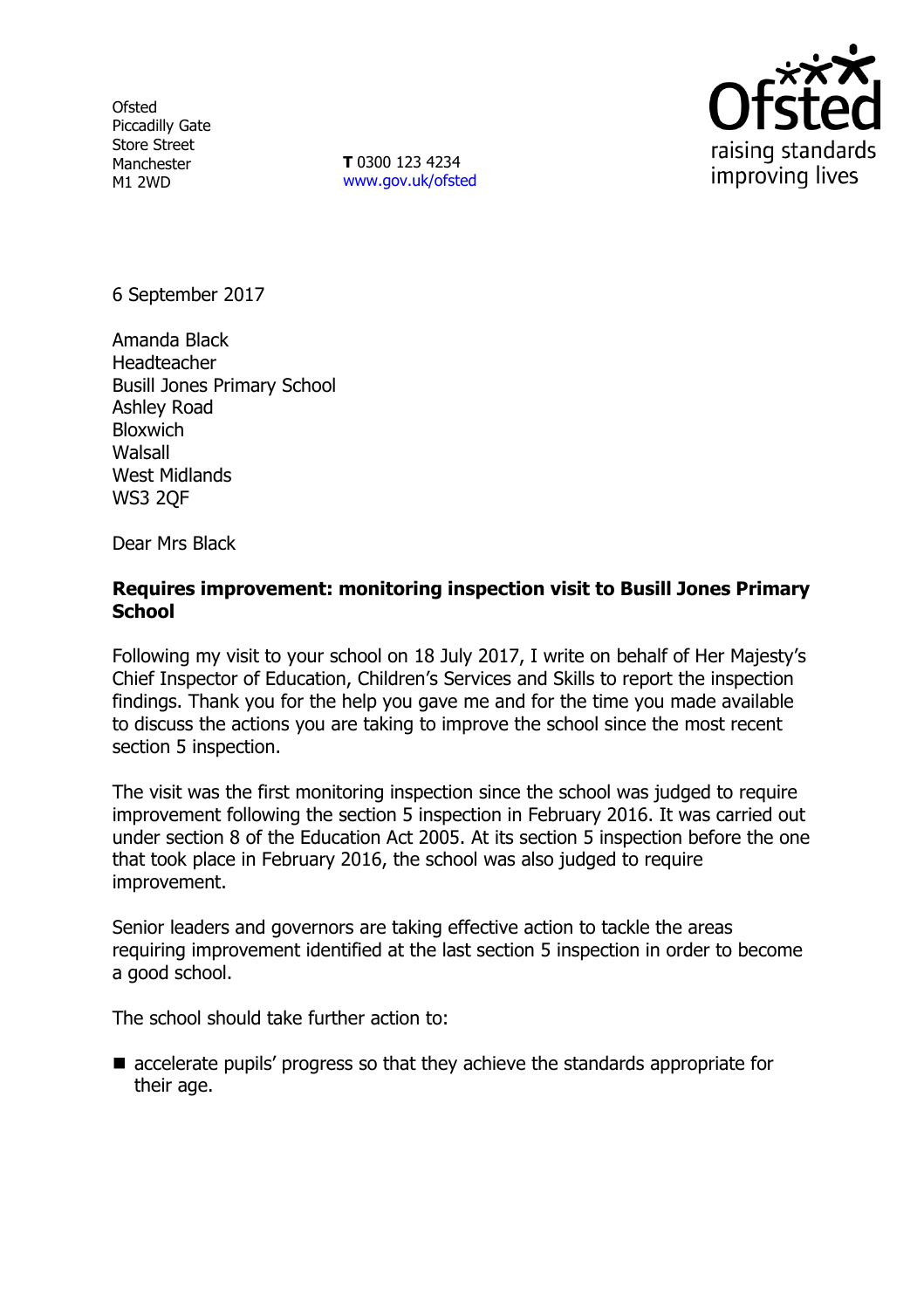

# **Evidence**

During the inspection, meetings were held with the headteacher, deputy headteacher, six Year 6 pupils, three lunchtime supervisors and the chair of the governing body. I had a telephone conversation with the local authority school improvement partner to discuss the actions taken since the last inspection. I observed parts of lessons with you and considered the school's self-evaluation and development plan. I also looked at minutes of governors' meetings, your reports to governors, examples of your lesson observations and feedback to teachers, the record of staff training, action plans written by subject leaders, and detailed records of pupils' progress.

## **Context**

At the time of the last inspection, you had been in post for five months. The deputy headteacher left the school at the end of the spring term in 2016. The assistant headteacher continues to cover the deputy headteacher's role since his departure. There have been considerable changes to staff over the last academic year.

## **Main findings**

Since your appointment in September 2015, you lost no time in communicating your high expectations and identifying key priorities for school improvement. You quickly tackled weaknesses in the quality of teaching, provided training and support where needed and challenged wherever improvements were too slow to emerge. Weak teaching has now been eradicated. Staff, governors and pupils appreciate and value your constant drive for improvement. These improvements were at an early stage of implementation at the time of the last inspection in February 2016. Nevertheless, you tackled the identified areas for improvement with determination.

You introduced a new system to assess and track pupils' progress. You provided appropriate guidance and training on its use and you were clear that teachers were accountable for the progress made by pupils. There is now a strong culture of shared responsibility where excuses are no longer offered or accepted. The tracking system has helped staff to more accurately identify pupils' different capabilities. As a result, support is available for those who experience learning difficulties and additional challenges are given to the most able pupils. You introduced a new approach to teaching early reading skills and effectively supported staff with new resources. Phonics is now taught systematically, with a suitably strong emphasis on developing pupils' literacy skills. Staff keep a close watch on pupils' progress so that effective support is provided to meet pupils' specific needs.

You and the subject leader for English have developed and communicated clear expectations regarding how writing should be taught, the concepts pupils must learn and the skills they must apply to all forms of written work. English and mathematics leaders suitably check teachers' plans every week to ensure that pupils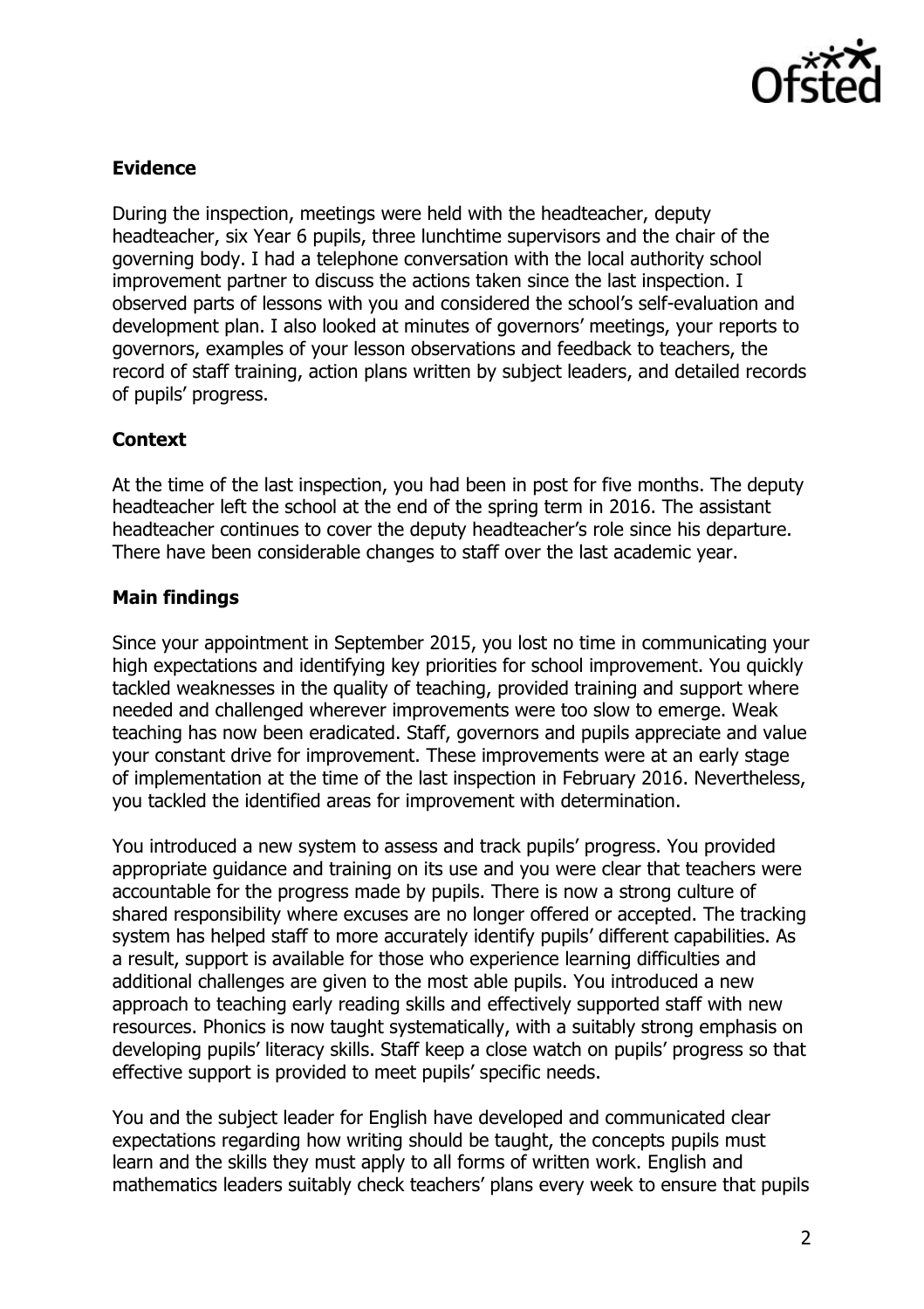

are taught the necessary knowledge and skills for their age. They observe lessons and regularly check pupils' books to make sure that teacher expectations are high. All staff are aware of the learning steps to be taken to reach age-related expectations by the end of each school year.

You and the staff have worked hard to set clear expectations of pupils' behaviour. You have developed a good balance of praise, rewards and sanctions and both teachers and pupils know their responsibility to ensure good behaviour in class and beyond. When we visited classrooms, pupils worked quietly, continued to concentrate, answered questions thoughtfully and were genuinely interested in the tasks provided. They showed a high level of mutual respect. You introduced staggered playtimes so that pupils had more room to play and had access to games and equipment. During my observation of pupils at lunchtime, they were suitably occupied, they played together cooperatively, as well as competitively, and enjoyed time with their friends.

You have moved the Reception classes to the Nursery area so staff can more readily share good practice. Staff quickly help children to become self-confident learners. Children enter Nursery and Reception with communication skills, particularly in speaking and listening, well below those expected for their age. Staff lose no time in assessing children's abilities and ensuring that children make good progress throughout the year. Nevertheless, the proportion achieving a good level of development remains below the national average because of their very low starting points.

You introduced methodical methods to check on the quality of teaching and its impact on pupils' progress. All of the senior and middle leaders have now adopted these approaches, so that 'there's nowhere to hide'. They regularly check all aspects of work, such as teachers' lesson plans and pupils' books. They carefully assess pupils' progress, identify where improvements can be made, feedback to teachers, develop action plans and prepare reports on the identified improvements for governors. As a result, the necessary skills to manage subjects and phases have developed and everyone feels part of the initiatives to improve. You have developed a strong team spirit where everyone is honest about difficulties but encouraged to find solutions to problems. You have ensured that subject leaders have the time to fulfil their responsibilities. They are quickly developing in confidence and are increasingly independent in identifying the next steps for improvement.

Pupils are taught about a range of religions, beliefs and celebrations. You increase their awareness of different cultures through studies of art and music. Pupils are suitably aware of the dangers of radicalisation and extremism and the different forms these aspects can take.

Governors welcomed the review of their role in May 2016. The chair of the governing body ensures that all governors receive regular training so that they have a clear understanding of their strategic role. Governors are increasingly able to